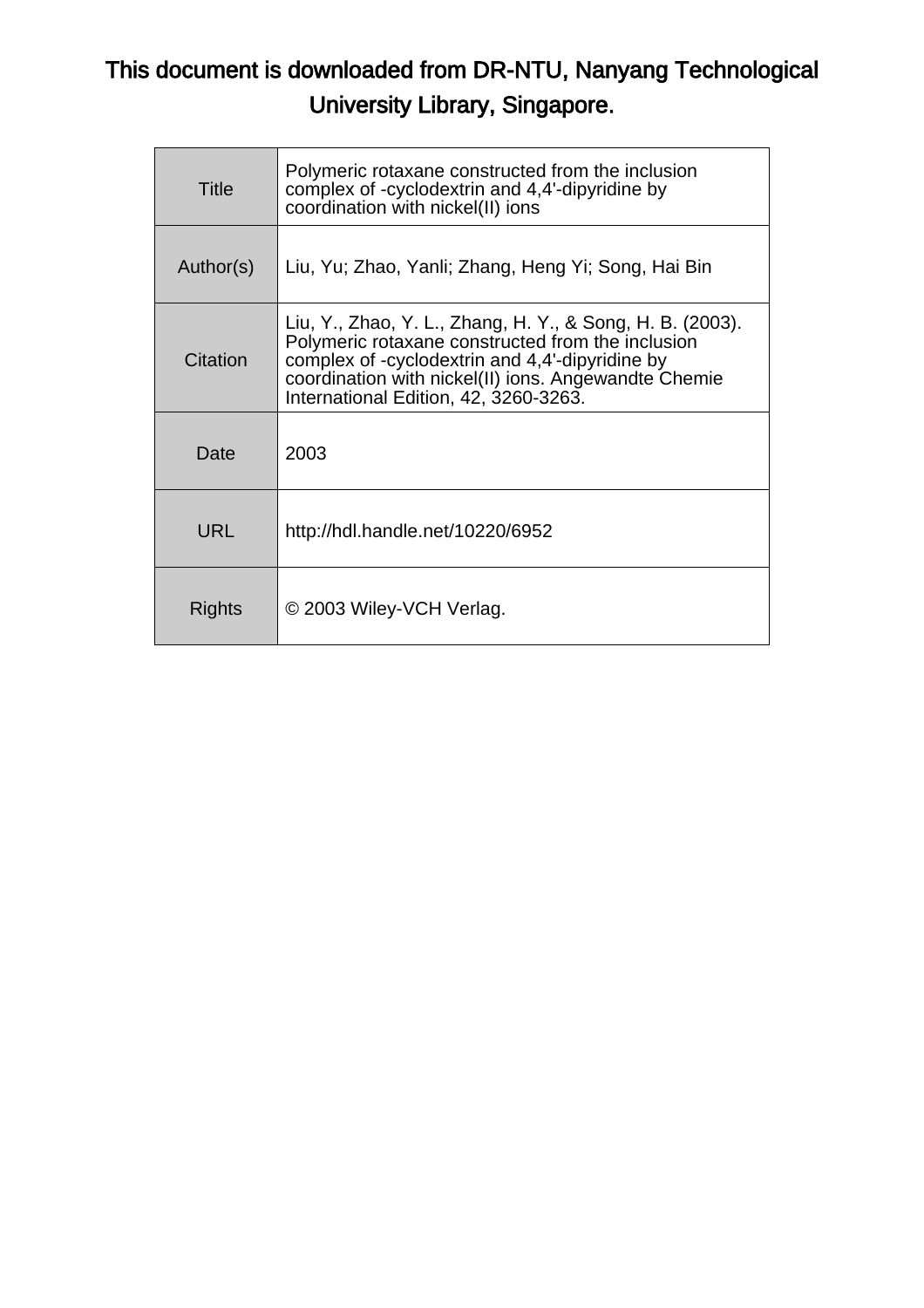#### Polymeric Coordination Rotaxane

## Polymeric Rotaxane Constructed from the Inclusion Complex of  $\beta$ -Cyclodextrin and 4,4'-Dipyridine by Coordination with Nickel $(II)$  Ions\*\*

### Yu Liu,\* Yan-Li Zhao, Heng-Yi Zhang, and Hai-Bin Song

Nanometer-sized supramolecular assemblies created by the simple inclusion complexation of host cyclodextrins (CDs) and guest molecules have attracted more and more attention in recent years because of their potential to serve as molecular devices and molecular machines, as well as functional materials.[1–4] Indeed, CDs can be threaded on a polymer chain to form a polyrotaxane and extended to molecular tubes through the cross-linking of adjacent CD units in a polyrotaxane.<sup>[5]</sup> Furthermore,  $\beta$ - and y-cyclodextrins can also be constructed into nanometer-sized molecular tubes linked by diphenylhexatrienes,[6] and conjugated polyrotaxanes can be used as building blocks to form insulated molecular wires on which  $\alpha$ - or  $\beta$ -CDs are threaded.<sup>[7]</sup> We recently showed that the resulting complex formed from an organoseleniumbridged  $\beta$ -CD dimer and a platinum ion could be fabricated into bis(molecular tube)s through formation of a pesudorotaxane with poly(propylene glycol), and the bridged bis( $\beta$ cyclodextrin)s and calix[4]arene derivatives could also form nanometer-sized linear aggregations by simple host–guest inclusion complexation.[8–10] Molecular semiconductors can also be exploited for organic electronics and single molecules can be manipulated and incorporated into nano-engineered devices at a supramolecular level by threading a chargetransport macromolecule.[11–15] However, higher order polymeric rotaxanes fabricated by metal-ion binding to the inclusion complexes formed between CDs and aromatic molecules have not been investigated so far. Dipyridine–metal complexes have very interesting photochemical and other properties, and therefore many studies have been devoted to this topic.[16] Herein we report our investigations on two uncommon supramolecular aggregations: assembly 1, formed from the reaction of  $\beta$ -CD with 4,4'-dipyridine (DPD), and polymeric rotaxane 2, which was synthesized by coordination of 1 with  $Ni<sup>II</sup>$  ions. The binding behavior of 1 and 2 was examined, both in solution and in the solid state, by  ${}^{1}$ H NMR

[\*] Prof. Dr. Y. Liu, Dr. Y.-L. Zhao, Dr. H.-Y. Zhang, Dr. H.-B. Song Department of Chemistry State Key Laboratory of Elemento-Organic Chemistry Nankai University Tianjin, 300071 (P. R. China) Fax: (+86) 22-2350-3625 or 2350-4853 E-mail: yuliu@public.tpt.tj.cn

[\*\*] This work was supported by the NSFC (Nos. 29992590-8 and 20272028), the Tianjin Natural Science Foundation (No. 013613511), and the Foundation of Ministry of Education of China. We also thank Professor Yoshihisa Inoue at Osaka University for helpful advice about the polymeric rotaxane.

Supporting information for this article is available on the WWW under http://www.angewandte.org or from the author.

3260 2003 Wiley-VCH Verlag GmbH & Co. KGaA, Weinheim DOI: 10.1002/anie.200351128 Angew. Chem. Int. Ed. <sup>2003</sup>, <sup>42</sup>, 3260 – 3263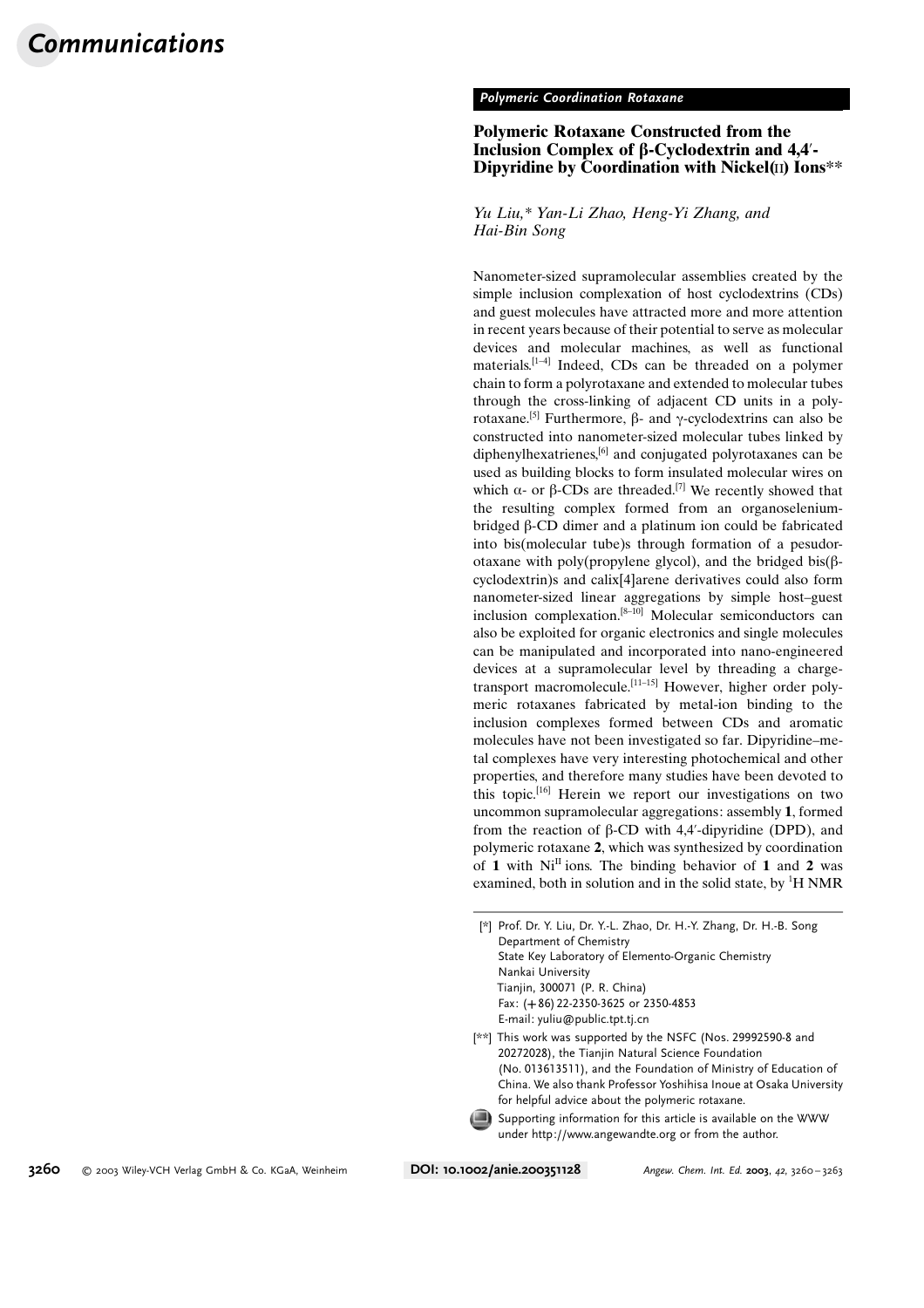spectroscopy, X-ray crystallography, induced circular dichroism, powder X-ray diffraction studies, thermogravimetric (TG) and differential thermal analysis (DTA), scanning tunneling microscopy (STM), and transmission electron microscopy (TEM). The binding behavior of the supramolecular assembly formed by the molecular recognition of the host and guest in solution and in the solid state is of particular interest, since the inclusion complex and the polymeric rotaxane display different photophysical behavior. The present investigations have revealed that the resulting complex of CDs with guest molecules is the first step in the formation of a polymeric rotaxane, which provides access to coordination polymeric supramolecules with CDs, and will serve to further our understanding of this developing, but less investigated, area of electroactive organic materials that contain CDs and a coordination linkage.

The polymeric rotaxane 2 was prepared according to the procedures shown in Figure 1. The 1:1  $1:N$ <sup>II</sup> coordination in 2 was confirmed by the results of elemental analyses and UV/ Vis titration experiments. Direct evidence for the formation of the supramolecular assembly 1 from  $\beta$ -CD and DPD was



Figure 1. Schematic representation of the formation of 1 and 2.

obtained in the solid state.[17] As shown in Figure 2, two DPD molecules are embedded into two  $\beta$ -CD cavities in different directions to form a head-to-head dimer arrangement (space group  $\overline{P1}$ ), which is entirely different from the general inclusion complexes formed with  $\beta$ -CD in the solid state.<sup>[18]</sup> The aromatic ring  $a$  (or  $a'$ ) of every DPD molecule in the selfassembled dimers is deeply included in a  $\beta$ -CD cavity and another aromatic ring  $b$  (or  $b'$ ) is only shallowly embedded into the cavity, with a dihedral angel of  $94.5^{\circ}$  (or  $75.6^{\circ}$ ) between rings  $a$  (or  $a'$ ) and  $b$  (or  $b'$ ). This unique assembly behavior is attributed to the cooperative interactions of 13 hydrogen bonds (11 of them come from the hydroxy groups on the secondary sides of the  $\beta$ -CDs and two of them involve a nitrogen atom in the  $b$  (and  $b'$ ) ring and a *meta*hydrogen atom in the  $a'$  (and a) ring) and  $\pi$ - $\pi$  stacking of two aromatic rings in a face-to-face arrangement (dihedral angel:



Figure 2. X-ray crystal structure showing the head-to-head channel structure of 1 (top) and the DPD backbones (bottom). The dihedral angles between the plane of the DPD molecular axis and the heptagons composed of seven O atoms of the  $\beta$ -CD are 71.1° and 63.3°, respectively. The DPD molecules are colored by atom type: blue: carbon atoms, pink: nitrogen atoms, and blue: chemical bonds. The CD dimers are also colored by atom type: gray: carbon atoms, red: oxygen atoms, and green: hydrogen atoms involved in hydrogen-bonding interactions.

42.2°, centroid separation between  $b$  and  $b'$ :  $3.634 \text{ Å}$ ) which fix the orientation of the DPD molecules and makes dimer aggregation possible. Interestingly, the head-to-head dimers can further self-assemble to form polymeric supramolecules through formation of hydrogen bonds between dimers using the nitrogen atom in the  $a'$  ring.

The binding behavior of 1 and 2 in solution was examined by <sup>1</sup>H NMR spectroscopy carried out at  $25^{\circ}$ C in D<sub>2</sub>O. A change in the chemical shift of all the protons of the DPD molecule is observed in the presence of  $\beta$ -CD relative to a free molecule: the meta protons shift upfield (ca. 0.02 ppm) and the ortho protons shift downfield (ca. 0.09 ppm), which indicates that a complex has formed between DPD and  $\beta$ -CD. Relative to complex 1, the *meta* protons in 2 were deshielded by about 0.09 ppm and the ortho protons were shielded by about 0.02 ppm in the presence of  $Ni<sup>II</sup>$  ions, thus suggesting that the nitrogen atoms must coordinate to the  $Ni<sup>H</sup>$  ions.<sup>[19]</sup> The IR spectra of 1 and 2 showed that the  $C=N$ 

stretching vibration in DPD is shifted from 1595 to 1608  $cm^{-1}$ , which could also be ascribed to the coordination of NiCl<sub>2</sub>.

The induced circular dichroism (ICD) spectra<sup>[20]</sup> of 1 and 2 were also measured. As can be seen from Figure 3, the circular dichroism spectrum of 1 showed a strong positive Cotton effect, which corresponds to the  ${}^{1}L_{a}$  band at 241 nm  $(\Delta \varepsilon = 0.70 \text{ dm}^{-3} \text{mol}^{-1} \text{cm}^{-1})$  and a negative Cotton effect for the  ${}^{1}L_{b}$  band at 269 nm ( $\Delta \varepsilon = -0.23$  dm<sup>-3</sup>mol<sup>-1</sup> cm<sup>-1</sup>). According to the pioneering studies of Kajtár et al.<sup>[21]</sup> and Harata and Uedaira<sup>[22]</sup> on the ICD phenomena of cyclodextrin complexes, we can deduce that the DPD moiety of 1 has entered into the  $\beta$ -CD cavity with a slightly acclivitous orientation, which is consistent with that seen in the crystal structure of 1. Interestingly, the DPD molecule in the  $\beta$ -CD cavity tethered by a  $Ni<sup>H</sup>$  ion gives an opposite ICD signal: a major negative Cotton effect at 232 nm ( $\Delta \epsilon$  =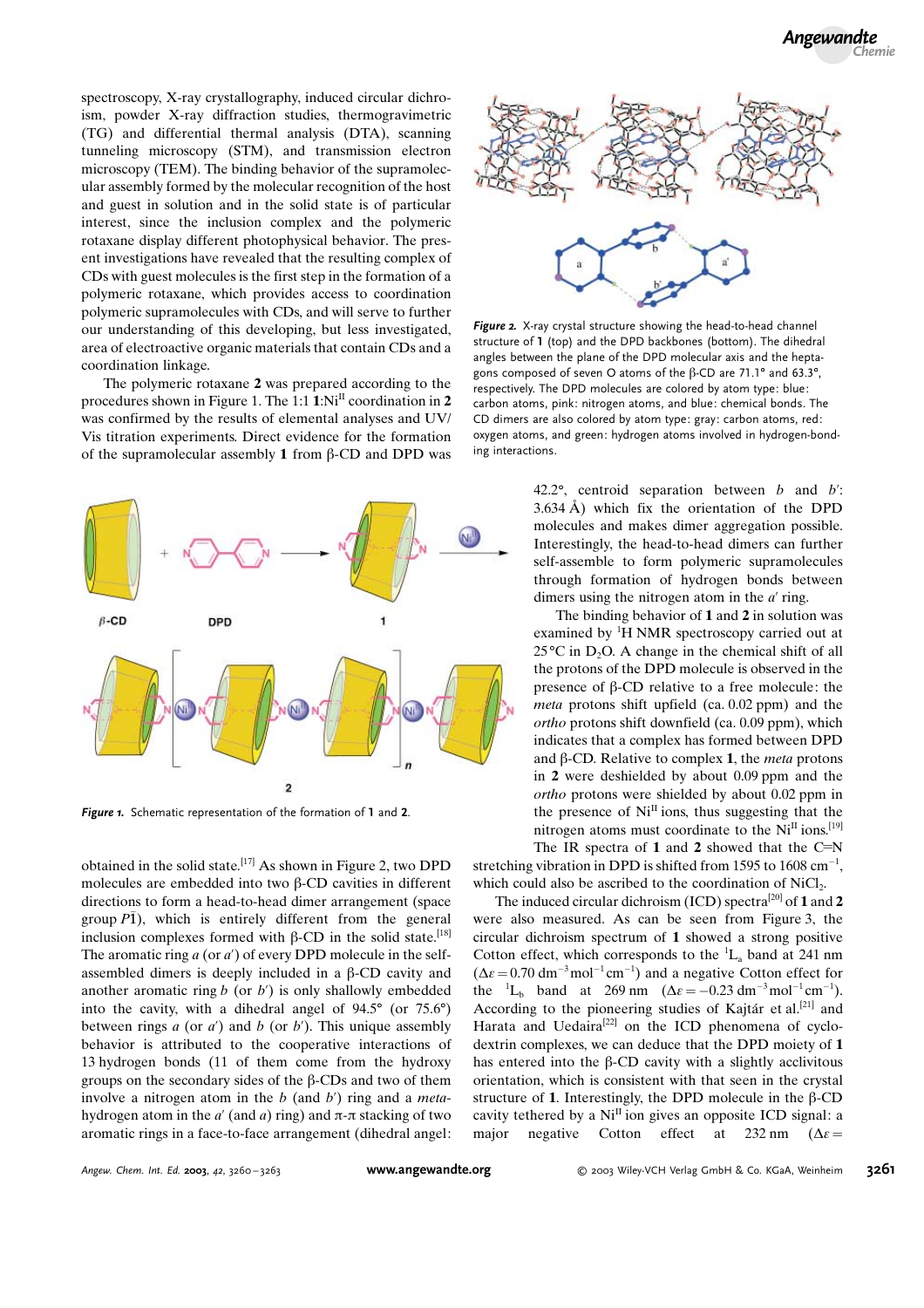

Figure 3. Circular dichroism spectra of  $1$  (7.9 x 10<sup>-5</sup> moldm<sup>-3</sup>) and 2  $(5.9 \times 10^{-5} \text{ mol dm}^{-3})$  in aqueous solution at 25 °C.

 $-0.41$  dm<sup>-3</sup>mol<sup>-1</sup> cm<sup>-1</sup>) and a moderate negative Cotton effect at 254 nm  $(\Delta \varepsilon = -0.12 \text{ dm}^{-3} \text{mol}^{-1} \text{cm}^{-1})$  is observed. The opposite ICD signals observed between 1 and 2 indicate that not only do the DPD molecules still lie in the cavity of  $\beta$ -CDs after the formation of 2, but also that the DPD moiety of 2 may become more acclivitous in the cavity of  $\beta$ -CDs after coordination of  $Ni<sup>II</sup>$  ions.

The powder X-ray diffraction patterns<sup>[8,23]</sup> of  $\beta$ -CD, DPD, 1, and 2 were obtained using a Rigaku D/max-2500 diffractometer with CuK $\alpha$  radiation. The diffractogram of  $\beta$ -CDs shows a characteristic reflection at  $2\theta = 12.4^{\circ} (d = 7.13 \text{ Å})$  and that of DPD shows a characteristic reflection at  $2\theta =$  $12.5^{\circ}$ (d = 7.06 Å; see Supporting Information). However, these reflections are changed to  $2\theta = 11.8$ ° ( $d = 7.49$  Å) and  $2\theta = 12.1^{\circ}$  (d = 7.30 Å) in the diffractogram of complex 1, thus indicating that the arrangement of the cyclodextrin in 1 is changed by introduction of DPD. This result is consistent with the arrangement found in the crystal structure. Interestingly, the same characteristic reflection at  $2\theta = 12.4^{\circ}$  (d = 7.11 Å) appears again in the diffractogram of 2, which shows that the coordination of  $Ni<sup>II</sup>$  ions makes the cyclodextrin and DPD reorient upon construction of the polymeric rotaxane 2.

The thermal stabilities of 1 and 2 were measured by TG and DTA. The TG results showed that the decomposition point of polymeric rotaxane 2 is higher than that of complex 1. The decomposing temperatures of 1 and 2 are about 244 and  $253 \degree C$ , respectively, which may be ascribed to the dissociation of  $\beta$ -CD and DPD. The DTA analyses showed an endothermic peak at about  $333^{\circ}$ C for 1 and an exothermic peak at about  $355^{\circ}$ C for 2, which represent the temperatures of decomposition of the  $\beta$ -CD. Therefore, these higher thermal dissociation temperatures clearly indicated that the coordination of  $Ni<sup>II</sup>$  ions played a stabilizing role in the molecular aggregation of 2.

Scanning tunneling microscopy (STM) has become a convenient and widely employed method for the elucidation of the microstructures of supramolecular aggregates.<sup>[6, 9, 10, 24, 25]</sup> The STM image of 2 (Figure 4)<sup>[26]</sup> shows a regular arrangement of chains of supramolecules on a graphite substrate, which indicates that the polymeric rotaxanes are formed through the coordination of  $\beta$ -CD–DPD complexes with  $Ni<sup>II</sup>$  ions. From the size and shape of the patterns, one bright



Figure 4. STM image of polymeric rotaxane 2.

dot corresponds to a  $\beta$ -CD unit, which lies with its longitudinal axis parallel to the surface. The average distance between two adjacent cyclodextrin units in a polymeric rotaxane is about 0.9 nm, while the distance between two adjacent polymeric rotaxanes is roughly 1.9 nm, which results in noticeable topologies.

Transmission electron microscopy (TEM) has also been performed to provide further insight into the size and shape of the aggregates on drying. For visualization by TEM, a sample was prepared by placing one drop of the solution of the polymeric rotaxane 2 onto a carbon-coated copper grid, and then a palladium–iridium alloy was added to thicken the drop and make the images clearer. Thus, the TEM micrographs have only been used to measure the length of the molecular assembly. The detailed TEM micrograph shown in Figure 5 illustrates one of the polymeric rotaxanes 2 with a length of approximately 450 nm.



Figure 5. TEM image of polymeric rotaxane 2.